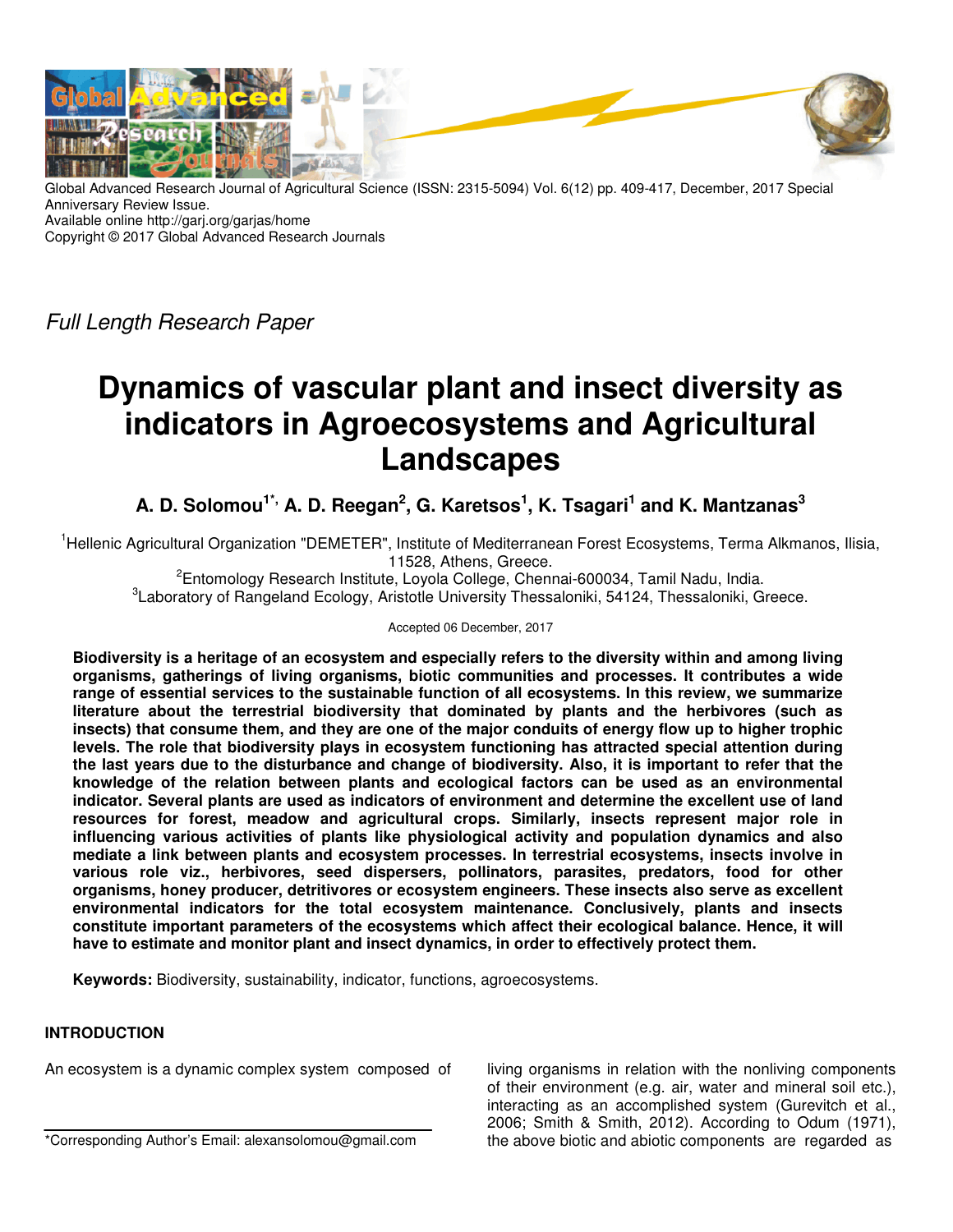related together through nutrient cycles and energy flows (Harrison et al., 2014).

The Mediterranean Basin covers an area of 2.5 million km2 and stretches across 34 countries and territories, having around 400 million people, of which 135 million of them live on the coast. The increasing population expansion and use of natural resources resulted in pressures on the coastal environment and, more importantly, on its biodiversity (Figure 1) (Sundseth, 2009; Valavanidis and Vlachogianni, 2011).

Mediterranean‐type ecosystems are very heavily utilized by man and for the longest periods of time. They are often under stress due to increasing population pressures and unsustainable agricultural and/or land intensive management practices, urbanization and industrial activities. These anthropogenic activities, as well as, strong ecological limitations, such as long summer droughts affect their stability and biodiversity (Moreno and Oechel, 1995; Rundel et al.,1998; Williams, 2011; Valavanidis and Vlachogianni, 2011).

In the last years, a wide interest has appeared in the quantification and valuation of biological diversity. Biodiversity is increasingly recognized as one of the cornerstones of healthy ecosystems (Solomou and Sfougaris, 2011; Pinto et al., 2014). The interest is largely motivated by ascertainments from scientists that biodiversity is imperiled by human activities (Wilson, 1992), especially the disaster of natural habitats (Primack, 2000; Simpson, 2002).

Biodiversity, refers to the variety and variability of life on Earth. Specifically, frequently used definitions define it in terms of the variability within species, between species and between ecosystems (Gaston and Spicer, 2002). It is a measure of the variety of organisms present in several ecosystems. This can refer to genetic variation, ecosystem variation, or species variation within an area, biome, or planet. Terrestrial biodiversity tends to be greater near the equator, as a result of the warm climatic conditions and high primary productivity (Gaston and Kevin, 2000; Field et al., 2009).

Biodiversity studies are an important tool in conservation decision-making (Margules & Sarkar, 2007; Solomou and Sfougaris, 2011; Laurila-Pant et al., 2015). Overall, higher levels of protection will be given to regions that are physically and biologically more diverse. These decisions require detailed knowledge of the di $\square$ erent taxa living in the area, their relative abundance, and the temporal and spatial variation in their distribution. Nevertheless, an acute shortage of funding and limited time lead to partial often biased surveys of a narrow set of well-known and easily surveyed indicators that do not necessarily reflect wider diversity patterns (Balmford & Whitten, 2003). Selecting the most relevant biodiversity indicator is a controversial topic, as using unreliable indicators can lead to wrong decisions (Grand et al., 2007). Many selection criteria have been proposed and a large body of literature exists on this

important topic (e.g. Pearson, 1994; McGeoch, 1998; Noss, 1999; Hilty & Merenlender, 2000).

Many hundred years ago, Darwin's concept of evolution replaced theological concepts of plenitude as an explanation for the almost boundless diversity of organisms. Since then, evolutionary biologists and ecologists have tried to understand how as diversity has come to be, how it has changed over time, and why species diversity varies among taxa and their environments. For the last decades, plants and their herbivores, especially insects, have been major topics of such inquiries, for together they account for more than half of the described species and play primarily important ecological roles (Futuyma and Agrawal, 2009).

Increasingly research suggests that the level of internal regulation of function in agroecosystems is largely dependent on the level of plant and insect biodiversity present. Terrestrial biodiversity is dominated by plants and the herbivores (such as insects) that consume them, and they are one of the major conduits of energy flow up to higher trophic levels. Conservation professional and planners are often faced with local-scale decision-making, especially in high density populated areas where only limited land is still available, and habitat loss and fragmentation are intense. Hence, the aim of study in this paper is the dynamics of plant and insect communities in the landscape ecosystems which play crucial roles in ecosystem functioning.

## **MATERIALS AND METHODS**

In order to review and consolidate existing research on the linkages between the dynamics of plant and insect communities in the landscape ecosystems, a literature search was conducted using Scopus, Web of Science and Google scholar. The main aim of focusing on peerreviewed academic literature was to find the best available knowledge reported by the scientific community. A systematic methodology was implemented in order to ensure that a rigorous and repeatable method was applied to each synthetic of biodiversity (plants and insects). The methodology consisted of two stages: (i) the generation of keywords and (ii) a systematic search (Harrison et al., 2014).

## **RESULTS AND DISCUSSION**

#### Linkages between biodiversity attributes and ecosystem services

Ecosystem services are regularly comprised in the provisioning of clean drinking water and the decomposition of wastes. Although scientists have discussed ecosystem services doubtless for many years, the ecosystem services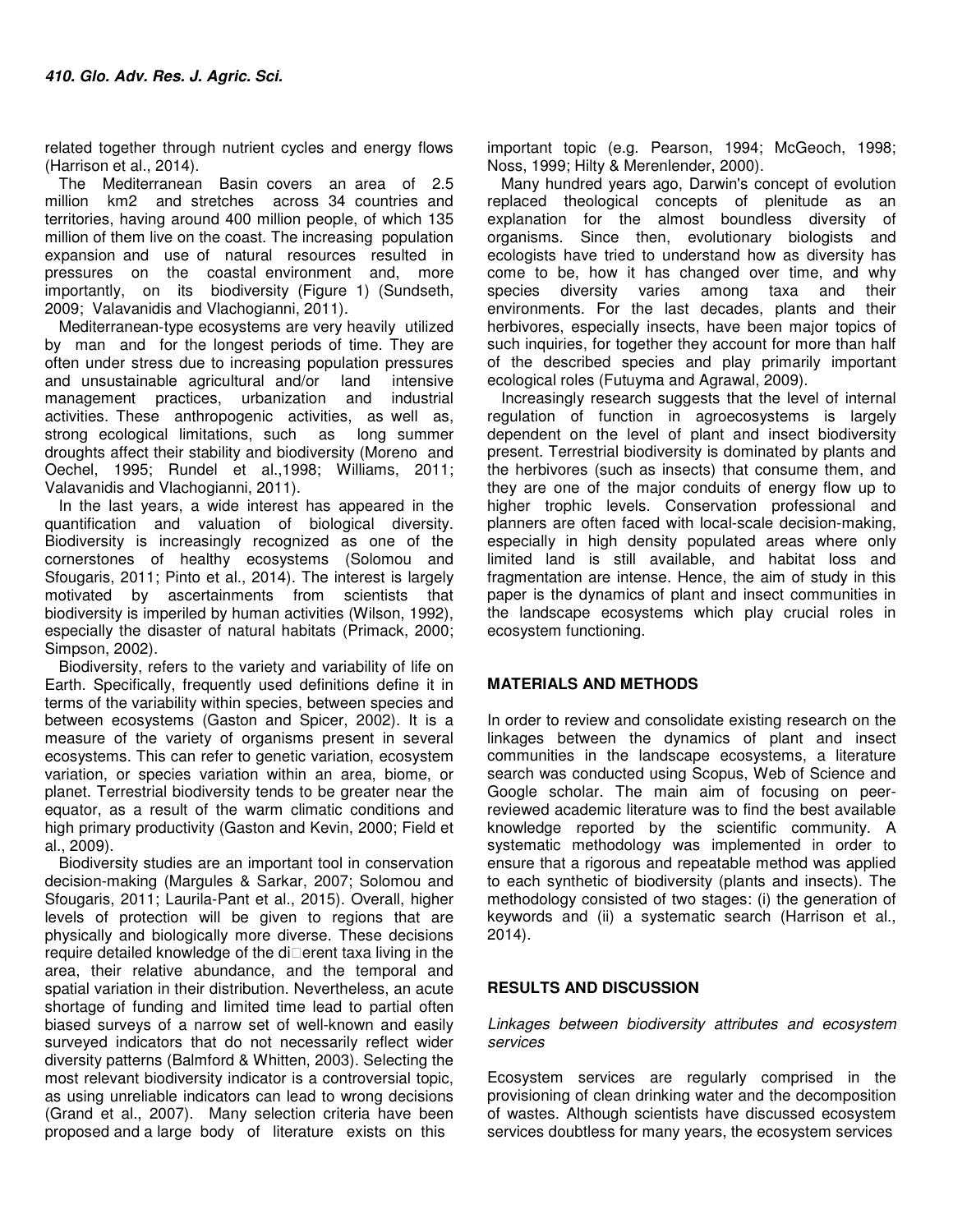

Figure 1. Global map of the Earth with Mediterranean-type Ecosystems: California (northern Baja California), Australia (south), South Africa (western cape), Chile (central coast) and Mediterranean Basin between Eurasia and Africa (Underwood et al., 2009; Valavanidis and Vlachogianni, 2011).



Figure 2. Link between socio-economic systems with ecosystems via the flow of ecosystem services and through the drivers of change that affect ecosystem (Maes et al., 2013; Science for Environment Policy, 2015).

concept was popularized by the Millennium Ecosystem Assessment (MA) in the early 2000s (Millennium Ecosystem Assessment-MA, 2005). Ecosystem services perceive into four categories:

## a) Supporting services

The first category concerns Ecosystem services that are necessary for the production of all other Ecosystem services (Millennium Ecosystem Assessment-MA, 2005; Rudolf et al., 2002). These include services such as nutrient recycling, primary production and soil generation, food supply, flood regulation and water purification (http 1).

b) Provisioning services

The second category regards products obtained from ecosystems (Millennium Ecosystem Assessment-MA, 2005; http1):

i. food (including seafood and game), crops, wild foods, and spices,

ii. raw materials (including lumber, skins, fuel wood, organic matter, fodder, and fertilizer),

iii. genetic resources (including crop improvement genes, and health care),

iv. water,

v. minerals (including diatomite),

vi. medicinal resources (including pharmaceuticals, chemical models, and test and assay organisms),

vii. energy (hydropower, biomass fuels),

viii. ornamental resources (including fashion, handicraft, jewelry, pets, worship, decoration and souvenirs like furs, feathers, ivory, orchids, butterflies, aquarium fish, shells, etc.).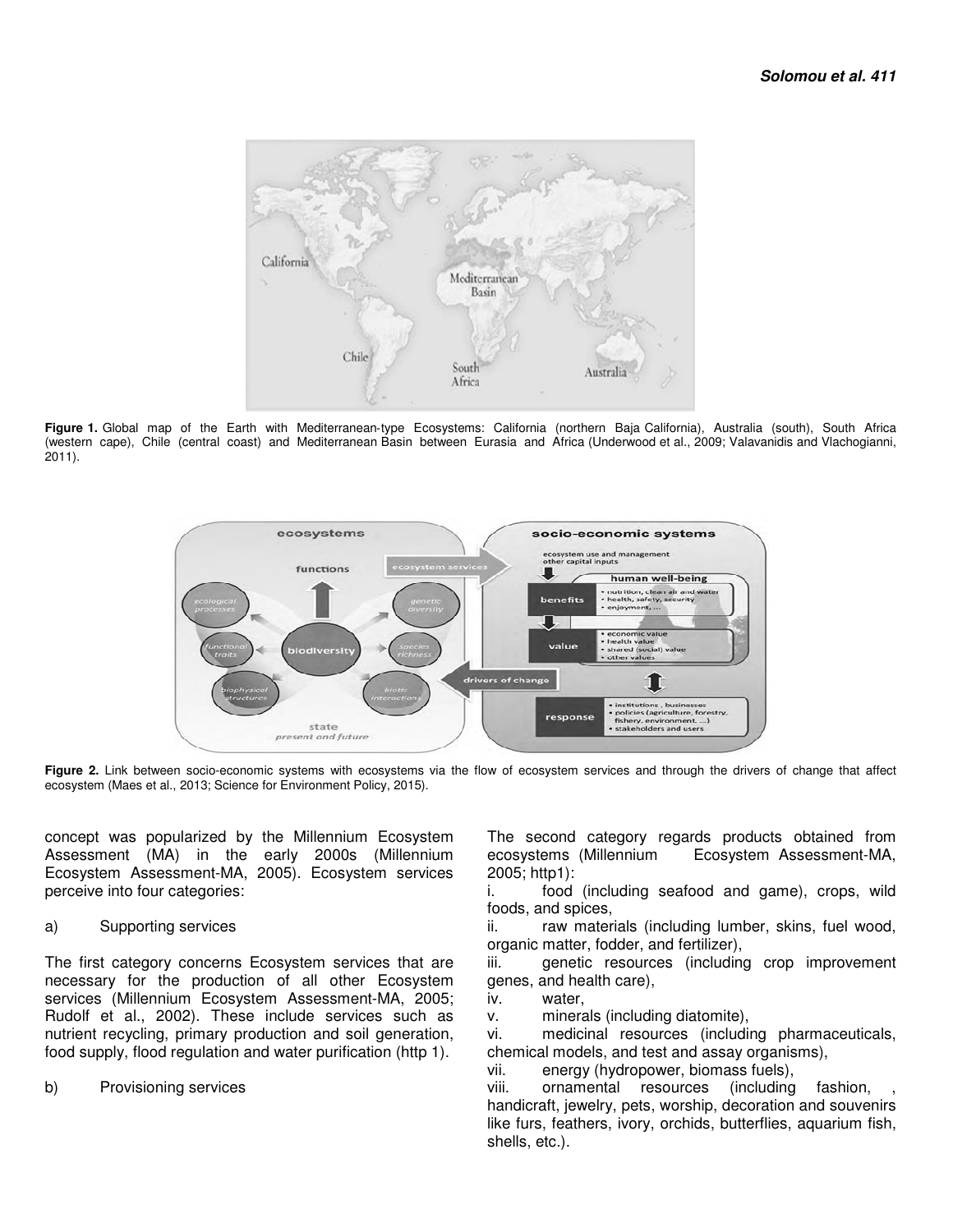## c) Regulating services

The third category relates the Benefits obtained from the regulation of ecosystem processes (Millennium Ecosystem Assessment-MA, 2005; http1):

- i. carbon sequestration and climate regulation
- ii. waste decomposition and detoxification
- iii. purification of water and air
- iv. pest and disease control
- d) Cultural services

The fourth category regards the Nonmaterial benefits people obtain from ecosystems through spiritual enrichment, cognitive development, reflection, recreation and aesthetic experiences (Millennium Ecosystem Assessment-MA, 2005; http1):

i. cultural (including the use of nature as a motif in books, film, painting, folklore, national symbols, architect, advertising, etc.)

ii. spiritual and historical (including the use of nature for religious or heritage value or natural)

iii. recreational experiences (including ecotourism, outdoor sports and recreation)

iv. science and education (including the use of natural systems for school excursions, and scientific discovery).

According to Constanza et al. (2007) biodiversity is the variation among living organisms from all sources. This includes diversity within species, between species and of ecosystems (Heywood, 1995). In the past, biodiversity has been decreased so dramatic and it has been recognized as a global change in its own right (Walker and Steffen, 1996). This has caused several concerns, including the possibility that the functioning of ecosystems might be threatened by biodiversity loss (Ehrlich and Ehrlich, 1981; Constanza et al., 2007).

The role that biodiversity plays in ecosystem functioning has attracted special attention during the last years (Loreau et al., 2002; Hooper et al., 2005) due to the disturbance and change of biodiversity (Pimm et al., 1995). The central question of this research area focuses on the potential consequences of biodiversity loss on ecosystem services (e.g. primary and secondary production, plant pollination, maintenance of soil fertility, etc.), and more generally on ecosystem processes (Thebault and Loreau, 2006).

The importance and value of ecosystem services for human well-being is well known (Butler and Oluoch-Kosura, 2006; Harrison et al., 2010). Ecosystems supply four types of service: provisioning (e.g. food), regulating (e.g. water quality regulation and pollination), cultural (e.g. recreation) and supporting (e.g. nutrient cycling) (Millennium Ecosystem Assessment, MA, 2005). The significance of biodiversity in underpinning the delivery of both ecosystem services and the ecosystem processes

that maintain them is well recognized (Diaz et al., 2006; MA, 2005; Harisson et al., 2014).

Also, our understanding of the nature of the biodiversity– ecosystem services relation and the possible effects of biodiversity loss on the provision of ecosystem services is increasing (Balvanera et al., 2006; Cardinale et al., 2006). Therefore, there is an increasing trend to integrate ecosystem service arguments within the management plans and strategies of protected areas (Garcia-Mora and Montes, 2011), as well as the wider landscape (The Scottish Land Use Strategy, Scottish Government, 2011). Nevertheless, ecosystem service-related argumentation is undeniable (Schröter et al., 2014; Harisson et al., 2014).

Though, in spite of number of met analyses, and advances in research and understanding of this relationship (Bastian, 2013; Mace et al., 2012) there remains much dubiety over the impact of the complicacy of biodiversity components on the ecosystem functioning that underlies the provision of services (Balvanera et al., 2014; Schröter et al., 2014; Harrison et al., 2014).

Few experimental and theoretical studies have investigated the influences of species richness on ecosystem properties in multitrophic systems ( $Du\square v$  et al., 2003, 2005; Ives et al., 2005; Thebault and Loreau, 2006). Several experiments and theories concern the single trophic level systems, for the most part, primary producers (Dimitrakopoulos and Schmid, 2004; van Ruijven and Berendse, 2005; Thebault and Loreau, 2006).

The study of biodiversity effect on ecosystem functions in multitrophic systems have a high value for the below reasons:

(a) multiple trophic levels are common in ecosystems, and elimination threats appear to be higher for these species at higher trophic levels (Petchey et al., 1999);

(b) alterations in the richness of consumer can have impacts on the ecosystem functions that are as great as or even greater than, comparable alterations in the primary richness of producers (Du $\square$ y, 2003). Recent studies have shown that consumers can modify the relation between diversity and primary production (Mulder et al., 1999; Paine, 2002; Du□y et al., 2003, 2005). As multitrophic diversity increases, average ecosystem properties could increase, decrease, stay the same or follow more complex non-linear patterns. A wide research tradition has examined the impact of trophic interactions on biomass and productivity at various trophic levels (Shurin et al., 2002; Schmitz, 2003) as well as at several measures of stability (Pimm, 1984; Thebault and Loreau, 2006).

## Importance of plants in ecosystems

Plants are necessary for all life on Earth. As a crucial part of the ecosystem, plants provide oxygen for organisms to survive. They are able to deminish the problem of pollution, by using carbon dioxide. Also, they are the basis of most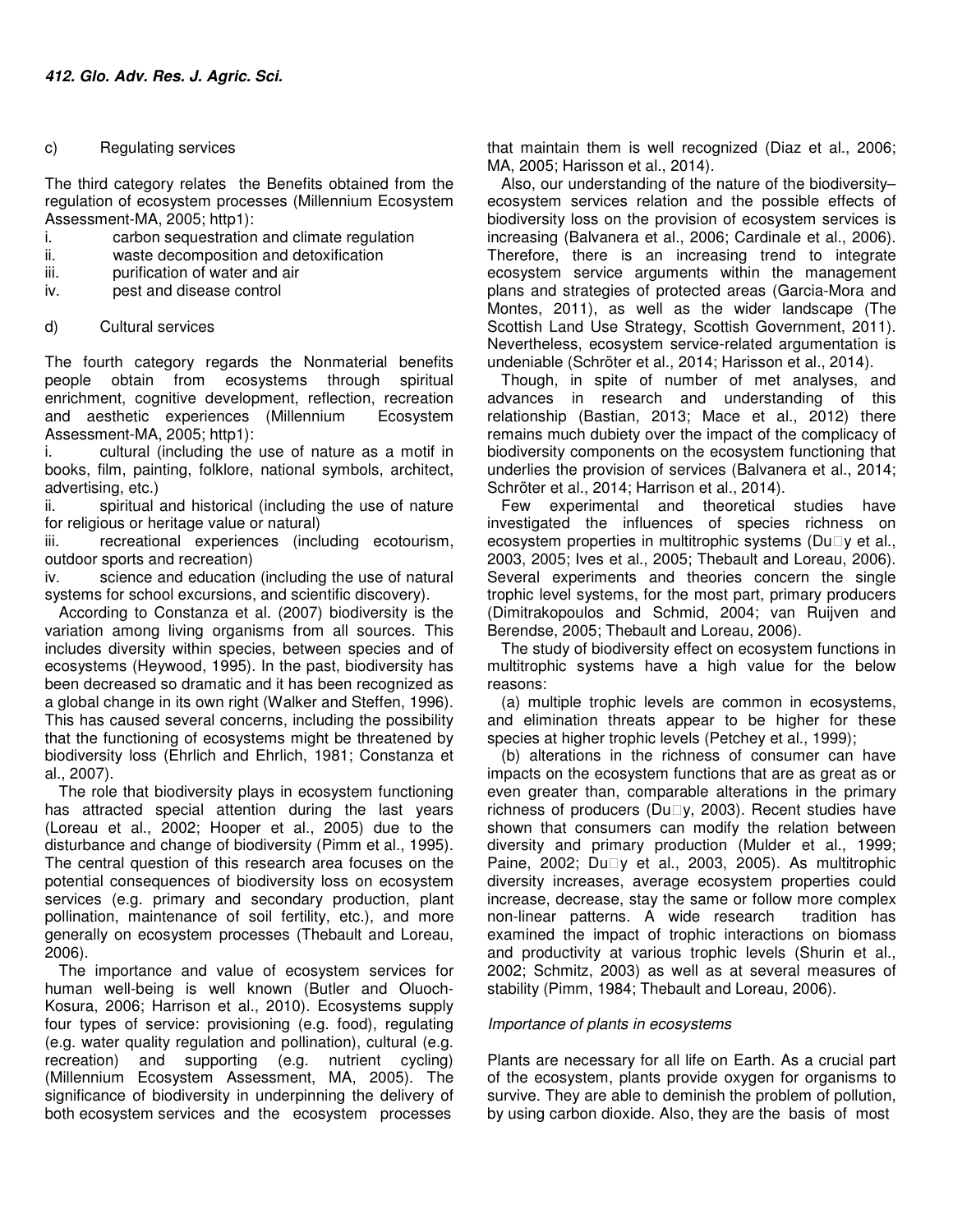

 **Figure 3.** Main activities and uses of aromatic plants (Christaki et al., 2012; Solomou et al., 2016).

food webs as producers of food for herbivores and eventually carnivores. Moreover, plants ensure lee for animals, clean and filter water and help prevent soil erosion (Raven et al., 2005).

Specifically, much of human nutrition base on plants, either directly through foods and beverages consumed by people, or indirectly as feed for animals or the flavoring of foods. The science of agriculture counter the planting, raising, nutrition, and harvest of food crops, and it has played a critical role in the history of world civilizations.

Several plants are used to flavor foods. Such plants include herbs (e.g. rosemary and mint), which come from the green leafy parts of plants, and spices (e.g. cumin and cinnamon), which proceed from other plant parts. Some plants produce eatable flowers, which may be added to salads or used to decorate foods. Sweeteners such as sugar and stevia are originated from plants. Sugar is obtained mainly from sugar cane and sugar beet, and honey is created when bees regurgitate the nectar from flowers (Woodward, 2003).

Plants are the origin of many natural products (e.g. essential oils, natural dyes, pigments, waxes, resins, tannins, alkaloids, amber and cork). Products generated from plants include soaps, shampoos, perfumes, cosmetics, paint, varnish, turpentine, rubber, latex, lubricants, linoleum, plastics, inks, and gums. Renewable fuels from plants include firewood, peat and many other biofuels. Coal and petroleum are fossil fuels produced from the leaving of plants. Olive oil has been used in lamps for centuries to provide illumination (Chengaiah et al., 2010).

More specifically, aromatic plants are considerable factors in sustainable development, environmental protection and public health. There are more than 3000 plants used for their essential oils of which about 300 are used mercantile as flavors and fragrances (Van de Braak and Leijten, 1999). Based on Figure 3, the food industry

utilizes the oils in soft drinks, food confectionary, etc., and the cosmetic industry contains them in perfumes, skin and hair care products, aromatotherapy, etc., while the pharmaceutical industry uses them for their functional properties (Lubbe and Verpoorte, 2011; Christaki et al., 2012; Solomou et al., 2016).

Finally, structural resources and fibers from plants used in the construction of dwellings and the manufacture of clothing. Wood is used for smaller items (e.g. musical instruments and sports equipment) and it may be mashed for the manufacture of paper and cardboard. Cloth is often made from cotton, flax, ramie or synthetic fibers produced from cellulose, such as rayon and acetate. The thread that is used to sew cloth likewise comes from plant fibers (http2).

## Evolution and Ecology of insects in ecosystems

Nowadays, insects are the predominant element in the terrestrial faunas, both with regard to a number of individuals and biomass. Important events in insect evolution that made it possible for them to expand their diversity. Today, more than one million insects have been described.

 Insects are the most successful and dominant life element in the 450 million year history of terrestrial living. They are proved to appear at the early Devonian period. Further, the first winged forms evolved 80 million years later during Carboniferous period. The metamorphosis and first complex societies were evolved during late Jurassic or Early Cretaceous, about 150–140 million years ago (Grimaldi and Engel, 2005). They also stress terrestriality, flight, complete metamorphosis and eusociality as the four major adaptive features of insects.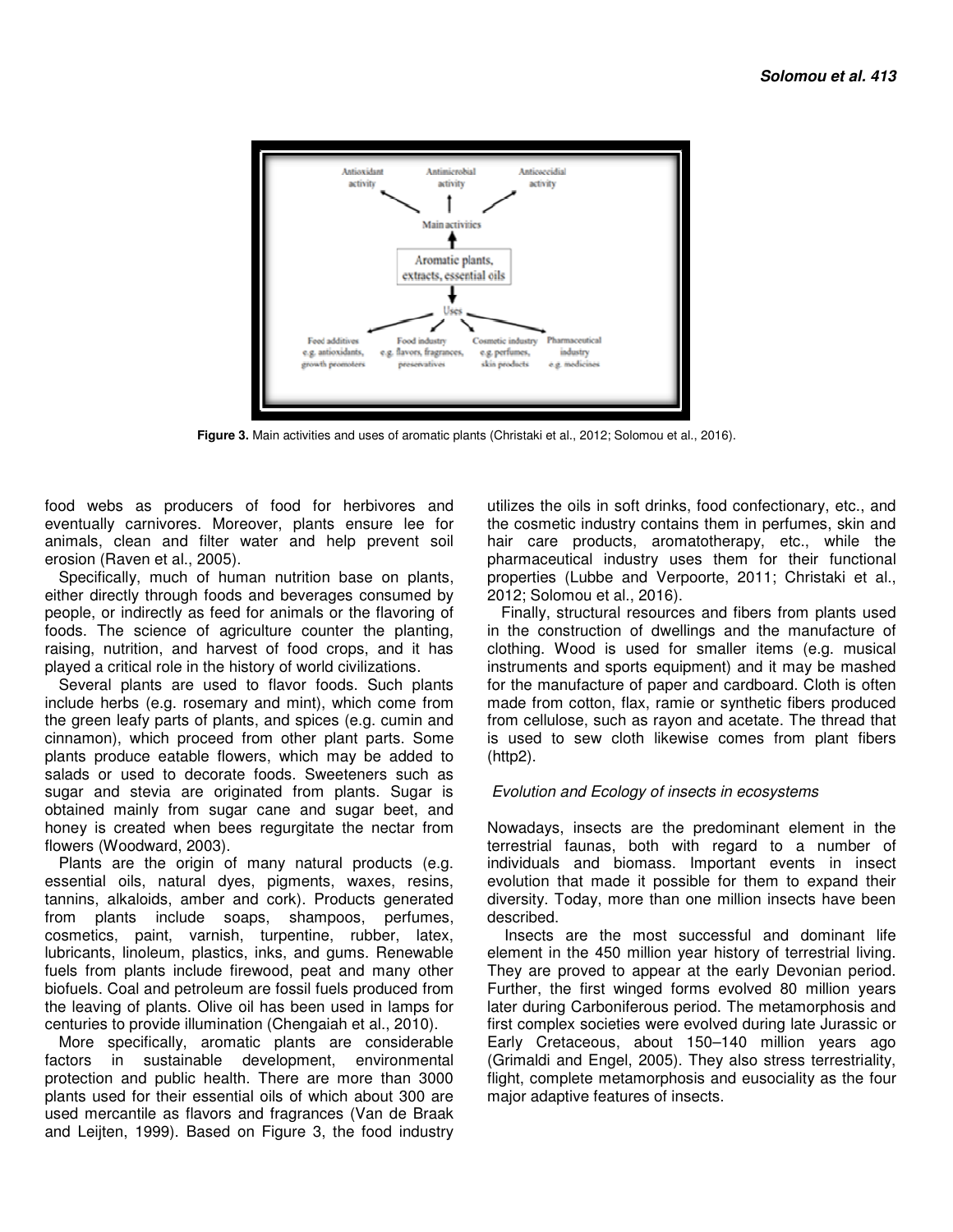### Theories of insect evolution

The contribution of 'Evolution of the arthropods' by Gamlin and Vines illustrate the arthropod fossil history of more than 600 million years ago. Recent studies on living arthropods suggest that there are three main lines which evolved independently: the Crustacea, the Uniramia and the Chelicerata' (Gamlin and Vines, 1987). In another theory, Romoser stressed that no agreement exists on the evolutionary relationships of insects and other arthropods. Romoser and Stoffolano concluded it is more likely that myriapods and insects both evolved from some unknown common ancestor (Romoser and Stoffolano, 1998). In another theory, the authors presume that the earliest insects were similar to silverfish, since it appears in 350 million years ago fossil record (Lewin, 1982). In each theory, the opinions vary. Overall a universal view is that insects evolved from myriapod. But, this is not supported by RNA analysis (Ballard et al., 1992; Bergman, 2004).

## Insects in Ecosystem

Insects play a major role in ecosystem functioning. Insects are known for its various roles like herbivores, predators, parasites and pollinators in ecosystems. They are also important food sources for a higher class of organisms in food webs [Schowalter, 2011]. Furthermore, the role of insects in biodynamics of freshwater ecosystems is notable [Chernishov,1996; Schowalter ,2011]. Insects are also involved in the biological cycling of trace elements (Golubkina et al., 2014).

## Insects and Sustainability of Ecosystem Services

Insects play crucial roles in ecosystem functioning. As pollinators, they contribute to the reproduction of most flowering plants. Insects are often the first decomposers of dead plants and animals and microorganisms continue this process which releases nutrients for new plant growth and increases nitrogen content (Poveda et al., 2005).

#### Insects as pests

Insect pests are involved in transmitting various pathogens that affect human, farm animals and plants within the ecosystem. Examples are mosquitoes and sand flies that carry malaria, dengue, zika and visceral leishmaniasis etc from one person to another (Reegan et al., 2015, 2016). Many lepidopteran insect pests are involved in damaging various food crops throughout the world. Similarly, budworm and moth species are pests in the forest ecosystem.

#### Insects as food

Insects are known to be a food source for many people around the world for generations. Today, scientist and entomologist are talking about how to grow various insect species on a large scale for food. It is estimated that around 2050 that the human population will achieve the 9.7 billion people (UN DESA report 2015). As the world faces food shortages, these may offer a viable solution to food security issues. Insects not only breed quickly, they are a great source of protein.

## Maintenance and regulation of plant production

Insects are one of the main organisms which make up the biological diversity of the agro-ecosystem. For example, insect pollinators contribute to the cross fertilization of many crop plants and many lepidopteron pest insects are kept in check by insect predators. Insect pollination reported enhancing the average crop yield between 18 and 71% depending on the crop (Bartomeus et al., 2014).

#### Nutrient cycling via defoliation and soil decomposition

Insect defoliation represents a major perturbation to the internal N cycle of the forest, but this perturbation primarily causes a redistribution of N within the ecosystem rather than a large loss of N. During defoliation, nitrogen from the canopy is diverted to green leaf fall, frass, and insect biomass. Relatively few studies of forest N cycling and defoliation have been done, and mechanistic studies have primarily examined the gypsy moth (Lymantria dispar L.)– oak interaction (Lovett et al., 2002).

## Food for insectivorous birds, reptiles and mammals

Insectivorous animals including birds in the wild likely consume a wide variety of insect species. Mostly they prefer live insects. Scientists have also described dietary methods of increasing the calcium content of mealworm larvae and wax moth larvae. The calcium content and calcium-phosphorus ratio of mealworm larvae were improved by feeding vitamin/mineral supplements (Zwart and Rulkens, 1979). However, similar results may be obtained with more readily applied methods. Feeding mealworm larvae commercially available high calcium cricket diets appears to result in improved calcium content and calcium-phosphorus ratios. Wax moth larvae also may serve as a source of live food for animals in captivity. Methods for improving their calcium content and calciumphosphorus ratio have been described (Strzelewicz et al., 1985).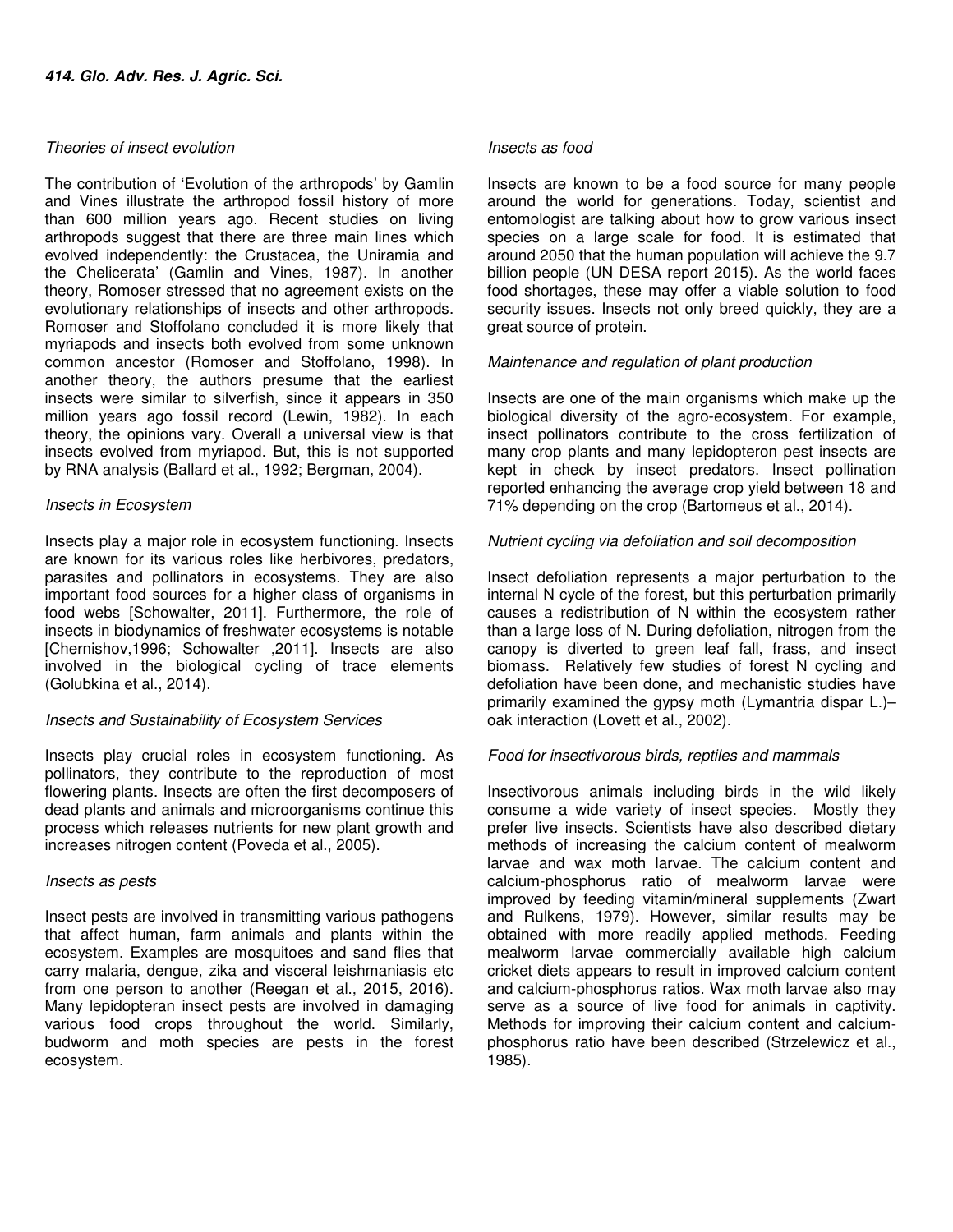Defoliating insects are a diverse group of forest insects that eat foliage (needles), and damage can vary depending on the insect species. The three orders; Lepidoptera (butterflies and moths), Orthoptera (grasshoppers) and Coleoptera (leaf beetles) contain many species of insect defoliators. Larvae are the damaging stage which directly reduces photosynthesis. The indirect effect of defoliation will serve as sustainability of forest ecosystem. Defoliation facilitates light penetration through the canopy. It helps to increase nutrient leaching and modify the forest plant ecosystem composition. It also increases nutrient-rich litter and enhances nutrient mineralization in the soil.

#### Importance of insects in ecosystems

## Predators, parasites & parasitoids

Some insects perform appreciated services like pollination in agro-ecosystem and other arthropod pest population control. Examples: ladybird beetles, lacewings, parasite wasps.

#### **Medicine**

Insects are used as model organisms to discover scientific principles, diseases, specific biological phenomena and molecular pathways of any reaction. Drosophila melanogaster (fruit fly) is the best model organism used for genetic analysis. Madagascar hissing cockroaches are used as a model for learning anatomy. Insects are involved in pollination of medicinal plants are used to treat various diseases. For example insects pollinate the rosy periwinkle plant which is an important drug to treat childhood leukemia (Morebise, 2015). Insects are the sources of bioluminescent chemicals used in medical diagnostics. For example Fireflies and anglerfish produce the light-emitting pigment luciferin and the enzyme luciferase (Hoffmann, 1984).

## Commercial products

Silk production:

Silk farming, is the rearing of silkworm insect for the production of silk. The insect Bombyx mori is the most widely used and intensively studied silkworm.

## Fruits production:

Most of the commercially grown fruit plants require insect pollination. Hence, most of the fruit crops are generally attractive to insects such as honeybees (Apis mellifera), syrphid flies (Allograpta oblique), queen bumblebees (Bombus fervidus), bombyliid flies (Anthrax anale), solitary

bees (Andrena spp.) and blow flies (Calliphora spp.). For example, fruits such as pears are predominantly attractive to blow flies and syrphid flies, while plums attract only solitary bees. Pollination by Syrphid flies occurs in many varieties of fruit trees and hence it is valuable in crosspollination.

Cotton production:

Honeybees (Apis mellifera) are the primary insects involved in the pollination of melon crops. Cotton (Gossypium hirsutum) is largely self-fertile and can selfpollinate. Thus, cross-pollination by insects like a bumble bee (Bombus spp.) give a higher more expected yield. Another side, cross-pollination helps to produce hybrid cottonseed (Mf Gregor, 1976).

#### Honey production:

Honey is produced by honey bees (Apis mellifera) and harvested.

Beeswax production:

Beeswax is natural wax produced by insects of the genus Apis ans are used in candles, cosmetics and soap.

Shellac production:

The scale insect Laccifer lacca (Lacciferidae), native to India, is used to make phonograph records and varnish.

Red cochineal dye production:

This dye is produced by the scale insect Datylopius coccus (Dactylopiidae) and used in textiles and cosmetics. D. coccus is native to Mexico and Kermes vermilio (Kermidae) is native to Europe.

Secondary metabolites production:

Many insect species act as pests in agricultural and forests plants. These plants may produce substances that might be beneficial to humans. For example, plants synthesize toxic and deterrent metabolites in order to fight against insect pests. These deterrent compounds are helpful for other research studies and drug development (Chamarthi et al., 2011; Morant et al., 2008).

## **CONCLUSION**

Biodiversity is important as plays an important role in ecosystem functioning, providing biological resources, such as food and medicine, and ecosystem services, such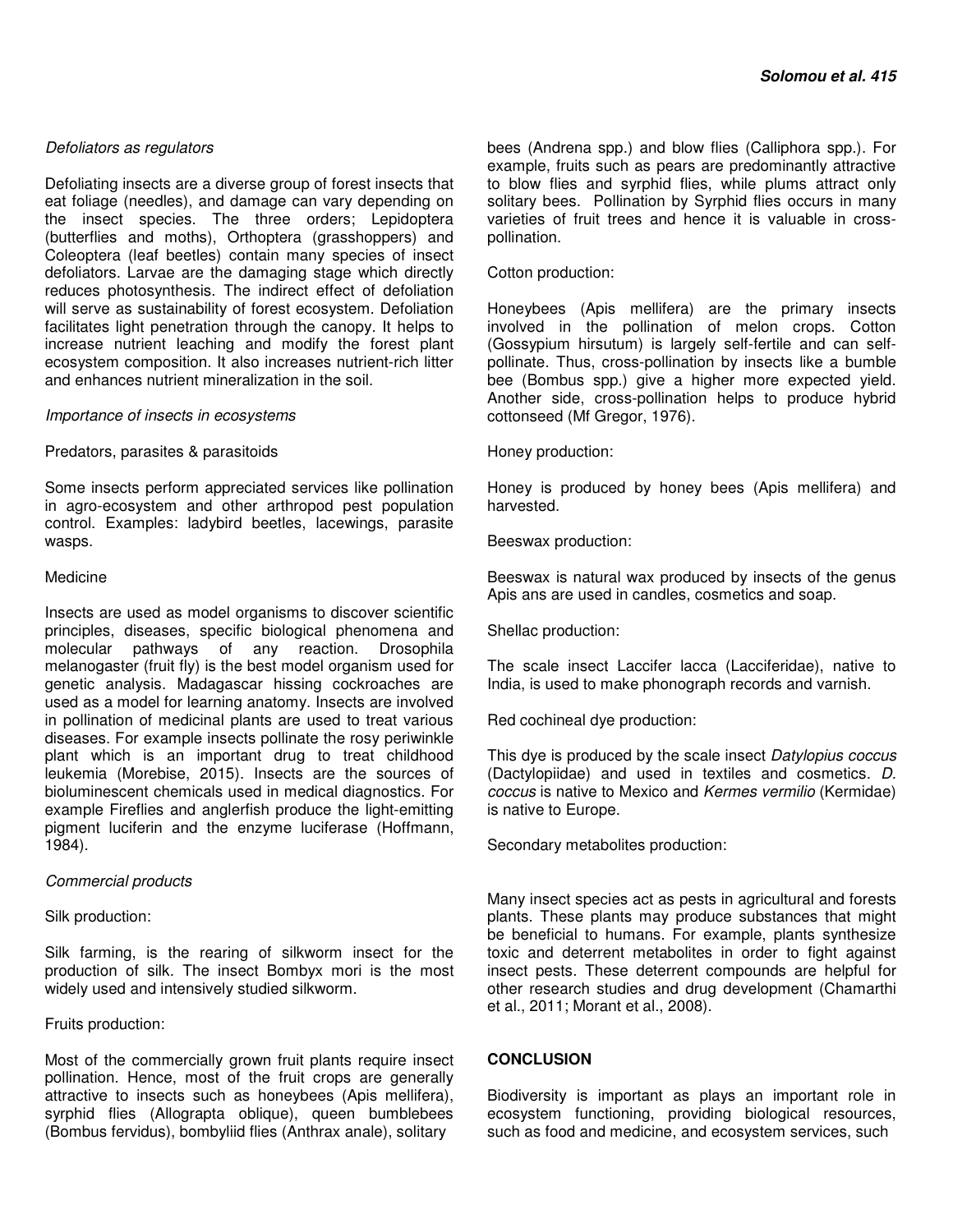as protection of water, soil, climate and nutrients. Plants and insects are key modulators of ecosystem functions and balance. The functional role of biodiversity is important of our relations with the other living organisms, an ethical view with rights, duties and education. In order to understand better the effects of plants and insects on the temporal stability of ecosystems it is necessary to recognize that they are bound to occur. It is important to refer that improving understanding of the key relations between biodiversity and service provision will help guide effective management and protection strategies. Further, studies like plant-insect interactions, phylogenetic relationship, effects of insecticides on plant community composition and effects of climatic variations on plants and insects are needed to be explored in detail for better understanding of biodiversity inter relationship and ecosystem services.

#### **REFERENCES**

- Ballard JWO, Olsen GJ, Faith DP, Odgers WA, Rowell DM, Atkinson PW (1992). Evidence from 12S ribosomal RNA sequences that onychophorans are modified arthropods. Science 258:1345–1347.
- Balvanera P, Siddique I, Dee L, Paquette A, Isbell F, Gonzalez A, Byrnes J, Bartomeus I, Potts SG, Steffan-Dewenter I, Vaissière BE, Woyciechowski M, Krewenka KM, Tscheulin T, Roberts SPM, Szentgyörgyi H, Westphal C, Bommarco R (2014). Contribution of insect pollinators to crop yield and quality varies with agricultural intensification. PeerJ. 2: e328.
- Bastian O (2013). The role of biodiversity in supporting ecosystem services in Natura 2000 sites. Ecol. Indic. 24: 13–22.
- Benayas RJM, Newton AC, Diaz A, Bullock JM (2009). Enhancement of biodiversity and ecosystem services by ecological restoration: a metaanalysis. Science 325: 1121–1124.
- Bergman J (2004). Insect evolution: a major problem for Darwinism. Journal of Creation 18:91-97.
- Bullock J, Aronson J, Newton A, Pywell R, Rey-Benayas J (2011). Restoration of ecosystem services and biodiversity: conflicts and opportunities. Trends Ecol. Evol. 26: 541–549.
- Carpenter SR, Mooney HA, Agard J, Capistrano D, DeFries RS, Diaz S, Dietz T, Duraiappah AK, Oteng-Yeboah A, Miguel Pereira H, Perrings C, Reid WV, Sarukhan J, Scholes RJ, Whyte A (2009). Science for managing ecosystem services: beyond the millennium ecosystem assessment. Proc. Natl. Acad. Sci. 106: 1305–1312.
- Chamarthi SK, Sharma HC, Vijay PM, Narasu LM (2011). Leaf surface chemistry of sorghum seedlings influencing expression of resistance to sorghum shoot fly, Atherigona soccata. J Plant Biochem Biotechnol. 20:211–6.
- Chengaiah B, Mallikarjuna RK, Maesh KK, Alagusundaram M, Madhusudhana CC (2010). Medicinal importance of Natural Dyesa Review. International Journal of PharmTech Research 2: 144-154.
- Chernishov VB (1996). Insect Ecology, Moscow, Russia.
- Christaki E, Bonos E, Giannenas I, Florou-Paneri P (2012). Aromatic Plants as a Source of Bioactive Compounds. Agriculture 2**:** 228-243.
- Costanza R, Fisher Br, Mulder K, Liu S, Christopher T (2007). Biodiversity and ecosystem services: A multi-scale empirical study of the relationship between species richness and net primary production. Ecological Economics 61: 478– 491.
- de Groot R, Matthew W, Roelof B (2002). A typology for the classification, description and valuation of ecosystem functions, goods and services. Ecological Economics 41: 393–408.
- de Groot RS, Alkemade JRM, Braat L, Hein LG, Willemen LLJM (2010). Challenges in integrating the concept of ecosystem services and values in landscape planning, management and decision-making. Ecol. Complex. 7:260–272.
- Dimitrakopoulos PG, Schmid B (2004). Biodiversity effects increase linearly with biotope space. Ecol Lett **7**:574–583.
- Douglas JF, Anurag AΑ (2009). Macroevolution and the biological diversity of plants and herbivores. PNAS 106: 18054 –18061.
- Duffy JE (2003). Biodiversity loss, trophic skew and ecosystem functioning. Ecol Lett 6:680–687.
- Duffy JE, Richardson JP, Canuel EA (2003). Grazer diversity effects on ecosystem functioning in seagrass beds. Ecol Lett 6:637–645.
- Duffy JE, Richardson JP, France KE (2005). Ecosystem consequences of diversity depend on food chain length in estuarine vegetation. Ecol Lett 8:301–309.
- Ehrlich PR, Ehrlich AH (1981). Extinction: the Causes and Consequences of the Disappearance of Species. Ballantine Books, New York.
- Field R H, Bradford A, Cornell Howard V, Currie David J, Diniz-Filho J (2009). Spatial species-richness gradients across scales: a metaanalysis". Journal of Biogeography 36 : 132–147.
- Gamlin L,Vines G (1987). The Evolution of Life, Oxford University Press, New York.
- Gaston KJ (2000). Global patterns in biodiversity. Nature 405: 220–227.
- Gaston KJ,Spicer JI (2002). Biodiversity. An Introduction. (Translation: Xidiroglou, X & Vafidis, D.). Ed. University Studio Press, Thessaloniki.
- Golubkina N, Sheshnitsan S, Kapitalchuk M (2014). Ecological Importance of Insects in Selenium Biogenic Cycling. International Journal of Ecology 2014: 6.
- Grimaldi D,Engel MS (2005). Evolution of the insects. New York: Cambridge University Press.
- Gurevitch J, Scheiner S, M, Gordon A (2006). The Ecology of Plants (Second ed.). Sunderland, Massachusetts: Sinauer Associates. [Online] Available: https://en.wikipedia.org/wiki/Ecosystem#cite\_note-2 (13 August, 2016).
- Harrison PA, Berry P, Simpson G, Haslett JR, Blicharska M, Dunford R, Egoh B, Garcia-Llorente M, Geamana N, Bucur M, Geertsema W, Lommelen E, Meiresonne L, Turkelboom F (2014). Linkages between biodiversity attributes and ecosystem services: A systematic review. Ecosystem Services 9:191-203.
- Harrison PA, Berrya PM, Simpsona G, Haslettb JR, Blicharskac M, Bucurd M, Dunforda R, Egohe B, Garcia-Llorentea M, Geamănăd N, Geertsema W, Lommeleni E, Meiresonnei L, Turkelboom F (2014). Linkages between biodiversity attributes and ecosystem services: A systematic review. Ecosystem Services 9: 191-203.
- Heywood VH (1995). Global Biodiversity Assessment. Cambridge University Press, Cambridge UK. Walker BH, Steffen, WE (1996). Global Change and Terrestrial Ecosystems. Cambridge University Press, Cambridge UK.
- Hoffmann KH (1984). Environmental Aspects of Insect Bioluminescence. Environmental Physiology and Biochemistry of Insects.
- http 2://en.wikipedia.org/wiki/Plant#Foods\_and\_beverages
- http1://en.wikipedia.org/wiki/Ecosystem\_services#cite\_noteMillennium\_Ec osystem\_Assessment\_2005-1
- Ives AR, Cardinale BJ, Snyder WE (2005). A synthesis of subdisciplines: predator–prey interactions, and biodiversity and ecosystem functioning. Ecol Lett 8:102–116.
- Laurila-Pant M, Lehikoinenb A, Uusitaloc L, Venesjärvi R (2015). How to value biodiversity in environmental management? Ecological Indicators 55:1-11.
- Lewin R (1982). Thread of Life: The Smithsonian Looks at Evolution, Smithsonian Books, Washington.
- Lovett GM, Christenson LM, Groffman PM, Jones CG, Hart JE, Mitchell MJ (2002). Insect Defoliation and Nitrogen Cycling in Forests. BioScience 52: 335-341.
- Lubbe A.,Verpoorte R (2011). Cultivation of medicinal and aromatic plants for specialty industrial materials. Industrial Crops and Products 34: 785- 801.
- Mace GM, Norris K, Fitter AH (2012). Biodiversity and ecosystem services: multilayered relationship. Trends Ecol. Evol. 27: 19–26.
- Mertz O, Ravnborg HM, Lövei GL, Nielsen I, Konijnendijk CC (2007). Ecosystem services and biodiversity in developing countries. Biodivers. Conserv. 16:2729–2737.